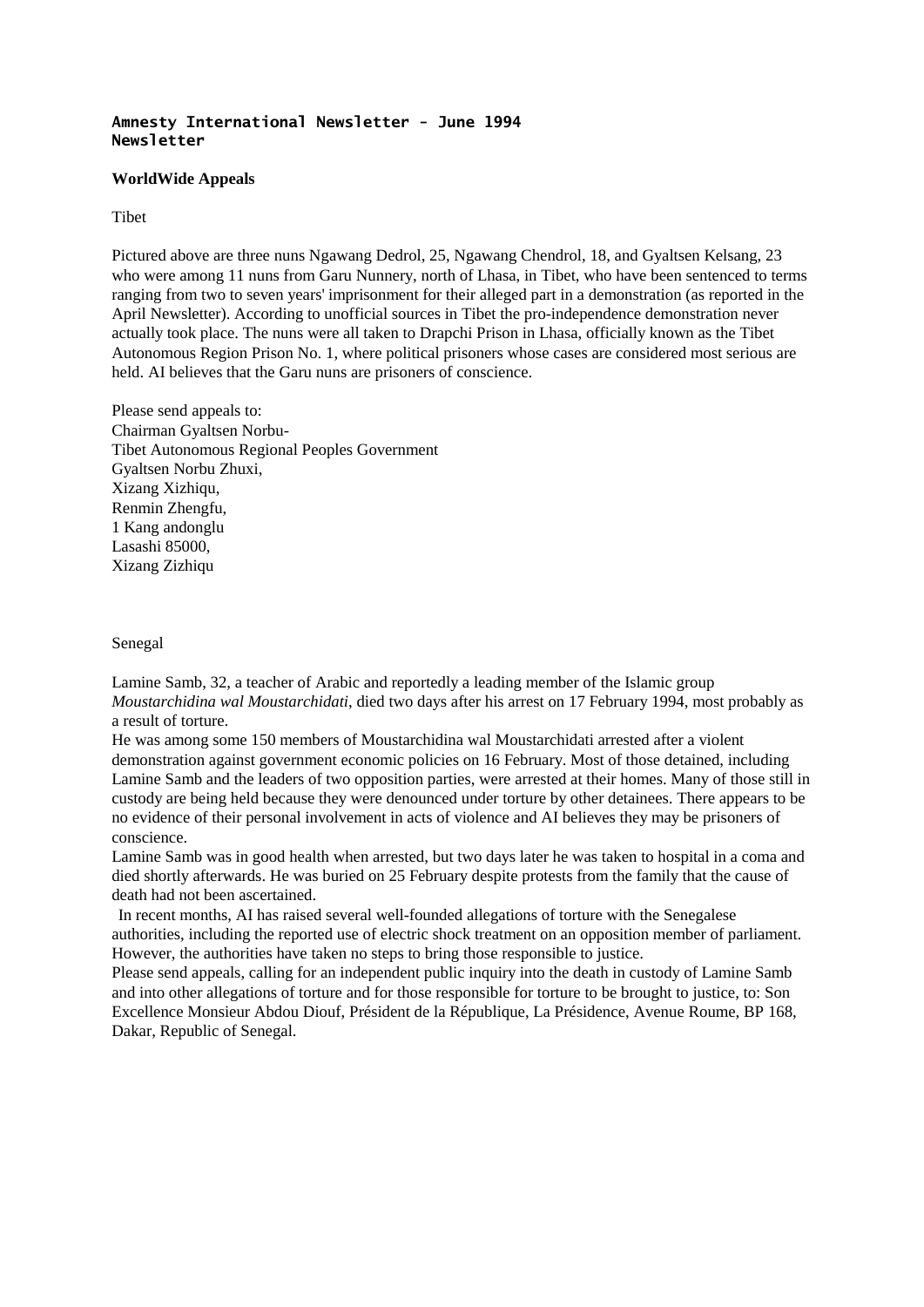## Iraq

# **Seven brothers "disappeared" after being arrested on 1 October 1980 from different locations in Baghdad.**

Wahab and Ahmad were both secondary school students aged 16 and 18 when they were arrested from their home in Baghdad, along with their brother Hussain, a 33-year-old chemist. Four of their other brothers were arrested on the same day at their workplaces: Ibrahim, a post office worker aged 31; Iyad, a bank clerk aged 32; Isma'il, a pharmacist aged 50; and 'Abd al-Ridha a 35-year-old Baghdad Airport employee.

No official reason was given for their arrest, nor were their families notified of where they were being held or whether any legal proceedings were followed in their cases. AI believes that they may have been arrested as "hostages" in lieu of another brother who had fled Iraq after being suspected of opposition to the government.

No one has seen or heard of the seven brothers since their arrest 14 years ago. The Iraqi authorities have not responded to requests by AI for information about these cases.

Due to UN sanctions against Iraq, **please send appeals** to Iraq's diplomatic representative in your country calling for the immediate clarification of the fate or whereabouts of 'Abd al-Ridha Naji al-Hashimi, Hussain Naji al-Hashimi, Ibrahim Naji al-Hashimi, Isma'il Naji al-Hashimi, Ahmad Naji al-Hashimi, Wahab Naji al-Hashimi and Iyad Naji al-Hashimi. Also call for their immediate release unless they have been convicted of recognizably criminal offences.

#### **News**

### Rwanda

AI has condemned the mass killings which took place in Rwanda following the death of President Habyarimana, killed in an attack on his aircraft on 6 April, along with the President of neighbouring Burundi. The armed forces and vigilante gangs, allied to extremist Hutu political parties close to the former President, carried out massacres of anyone suspected of opposing his government. Some reports put the death toll at 100,000 and rising.

The United Nations has been criticized by AI for failing to take effective steps to try to prevent the slaughter. The UN withdrew most of its peacekeeping force in mid-April, as massacres continued unabated. AI also called in April for the expansion of the UN operation's mandate so that it could investigate and report on human rights abuses, not only by police and gendarmerie, but by the army, the Presidential Guard and the rebel Rwandese Patriotic Front (RPF). AI demanded that any cease-fire arranged by the UN between the government and the (RPF) include a substantial contribution of civilian human rights monitors and real guarantees for the protection of human rights.

War broke out in Rwanda in 1990 between the Hutu-dominated government forces and the Tutsi-dominated (RPF). Before the events of April more than 2,300 people, mostly of the minority Tutsi ethnic group, had been reportedly killed by security forces and Hutu gangs. After the President was killed the RPF relaunched a military offensive to overthrow the interim government and claimed that it intended to bring the killings to an end.

AI urged other governments to consider what steps could be taken to ensure the safety of Rwandese whose lives were in danger.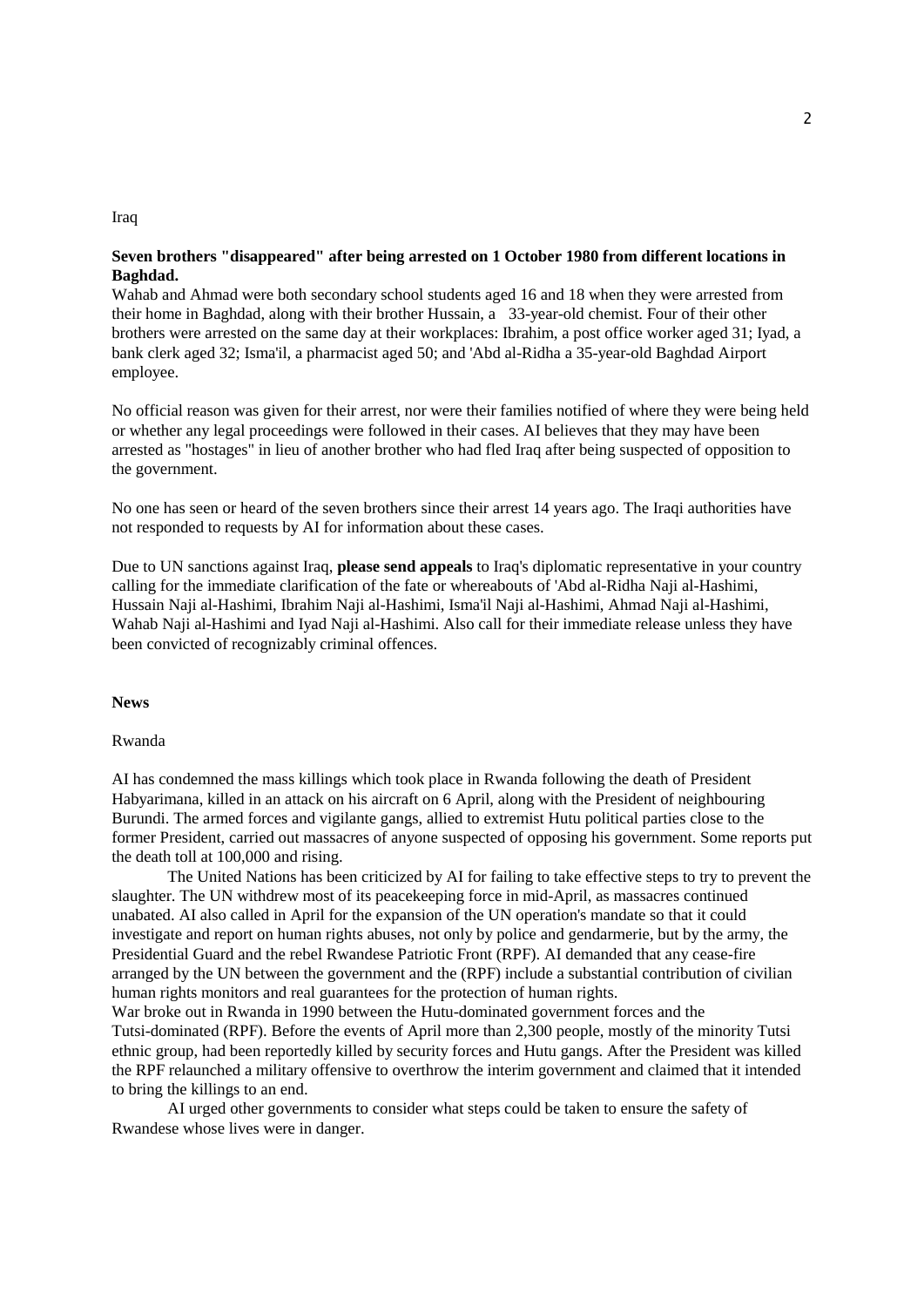### Trinidad

Death warrants were read to two prisoners by the authorities in Trinidad and Tobago only one day before their date of execution -- going against the normal practice of giving five days' notice.

Lincoln Guerra and Brian Wallen were informed on 24 March that they were to be hanged the next morning. Both prisoners had been convicted of murder in 1989, and had been on death row for 4 years and 10 months when their execution was scheduled.

Frantic efforts by lawyers resulted in a stay of execution shortly before it was due to be carried out; a hearing is pending.

A recent ruling on a Jamaican case, by the Judicial Committee of the Privy Council in London -- the final court of appeal for countries in the English-speaking Caribbean -- said that execution five years after conviction "constitutes `inhuman or degrading punishment or other treatment'" and that "difficult borderline decisions" would have to be made in cases nearing the five year limit.

The ruling also stated that appeals to the United Nations Human Rights Committee and the Inter-American Commission on Human Rights were not to be considered "frivolous procedures". Neither Lincoln Guerra nor Brian Wallen have been allowed time to make such appeals.

AI believes that Trinidad's authorities tried to short-circuit national and international standards in an attempt to win political favour with supporters of the death penalty.

#### Guatemala

AI is deeply concerned at moves by the Guatemalan authorities which appear to threaten the country's already fragile human rights safeguards. In an ominous step, the army is to take over policing internal security matters. Consideration has also been given by top government advisors to impose a "state of exception", under which many key articles protecting human rights would be suspended.

These discussions came in the wake of a wave of political unrest and violence in the country following the April assassination of the President of the Constitutional Court, Eduardo Epaminondas González Dubón, the second major political assassination since President Ramiro de León Carpio took office. Eduardo González's intervention in reversing an attempted coup in May 1993 was seen as crucial in preserving civilian rule.

AI has written to the current President de León urging full respect for basic human rights and stressing that international law stipulates that even in time of war, public danger or other emergency, governments are obliged to protect fundamental rights.

In the Human Rights Accord signed by the Guatemalan Government and the armed opposition coalition on 29 March, 1994 the government undertook to protect human rights. It agreed to take firm steps to end impunity and to categorize "disappearances" and extrajudicial executions as particularly grave crimes under the country's penal code, and to provide for appropriate penalties.

AI also strongly urged the government to ensure that the results of the investigation into the killing of Eduardo Epaminondas González Dubón are made public and that those found responsible are brought to justice.

## China

Five years after the suppression of the 1989 pro-democracy protests in China, the government still has to account for the hundreds of civilians killed by the army in Beijing on 4 June 1989. Dissent in any form continues to be repressed and serious human rights violations continue.

Many of those killed on 4 June 1989 were peaceful demonstrators or bystanders, but the authorities still describe them as "rioters" or "counter-revolutionaries". Their relatives cannot mourn them openly. There has been no official enquiry into the circumstances of their deaths and those responsible have not been held accountable under the law.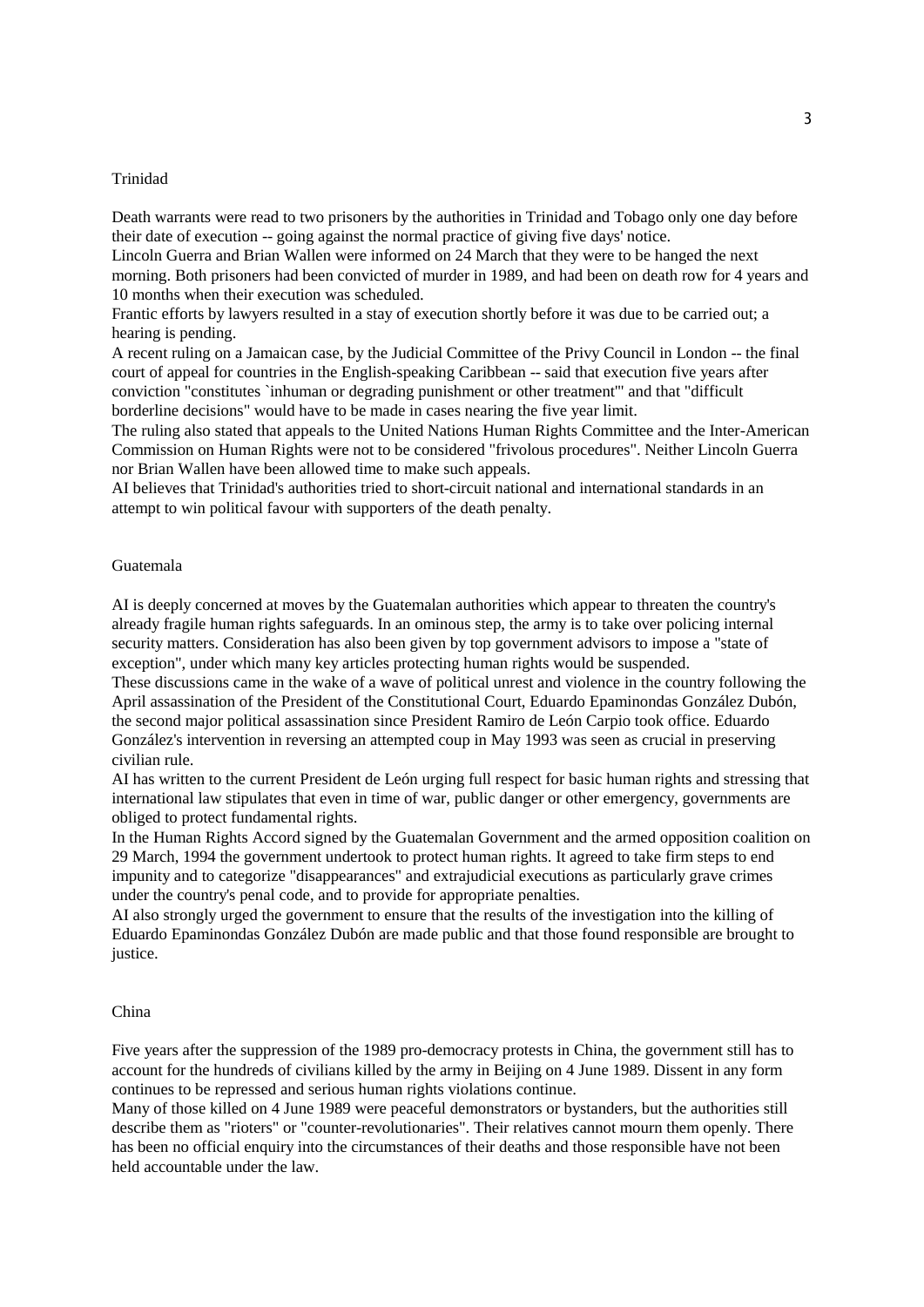Many prisoners of conscience jailed in 1989 are serving long sentences in prisons and labour camps. Sun Weibang, a restaurant owner in Shandong province, is serving a term of 12 years' imprisonment for telling a stranger his political views while watching a demonstration in 1989.

Sun Xiongying, a young College cadre in Fujian province, received 18 years' imprisonment for defacing a statue of Mao Zedong and displaying publicly some political posters.

Despite some relaxation of social controls, there has been no fundamental change in the official human rights policy. While a few prisoners of conscience were released in response to international pressure, hundreds of arbitrary arrests were made and thousands of political prisoners remain in jail.

Unfair trials are still the norm, administrative detention is widely used to detain suspected opponents, torture and ill-treatment of prisoners are frequently reported and the death penalty continues to be used extensively.

AI is calling on the Chinese Government to launch an inquiry into the killing of civilians in 1989, to release all prisoners of conscience and to introduce fundamental reforms to put an end to human rights violations.

#### Sri Lanka

The Sri Lankan authorities have responded to a Newsletter article published earlier this year, describing how 68 children and about 100 adults were "disappeared" on 9 September 1990.

General Hamilton Wanasingha, Secretary, Ministry of Defence,wrote to AI in January, shortly after the article was published, requesting a list of the names of the adults and children reported "disappeared" from Saturukondan and three other villages in Batticaloa District to "enable [him] to order an inquiry to be held at grass-root level".

AI immediately sent him a list and also urged the General to ensure that any inquiry should be held in full accordance with international standards and requested to be kept informed of the outcome. No further news had been received by the end of April.

AI thanks everybody who sent appeals to the Sri Lankan authorities.

## **Turkey**

In an alleged punitive attack on Kurdish civilians, bombings by Turkish warplanes and helicopters killed eight people, including three children, in Kumcat village in \_\_rnak province.

Official statements claimed that the bombing on 26 March 1994 was accidental. However, at least three other Kurdish settlements were bombed the same day. The people of all the bombed villages had refused to join the corps of village guards, who are armed and paid by the government to fight guerrillas of the PKK (Kurdish Workers' Party). Village guards and their families risk attack by guerrillas. Those who refuse to join face violent reprisals from the security forces if they refuse to join. Hundreds of villages have been burned to the ground and dozens of villagers have "disappeared".

Survivor, 84-year-old Zilfe Bengin said: "I was collecting firewood when planes came. All the houses were destroyed. I was injured by shrapnel. The sound of bombing remains in my ears.

## Bosnia-Herzegovina

Muslim and Croat refugees arriving in Croatia from Banja Luka and other towns controlled by Bosnian Serb forces have told AI that they had been forced to leave their homes following armed attacks, deliberate and arbitrary killings, torture, ill-treatment, rape and other sexual abuse committed or condoned by Bosnian Serb forces.

Most human rights abuses in northwest Bosnia were associated with the eviction of people from their homes, or attempts to force them to leave. During a visit to Croatia in April, AI received disturbing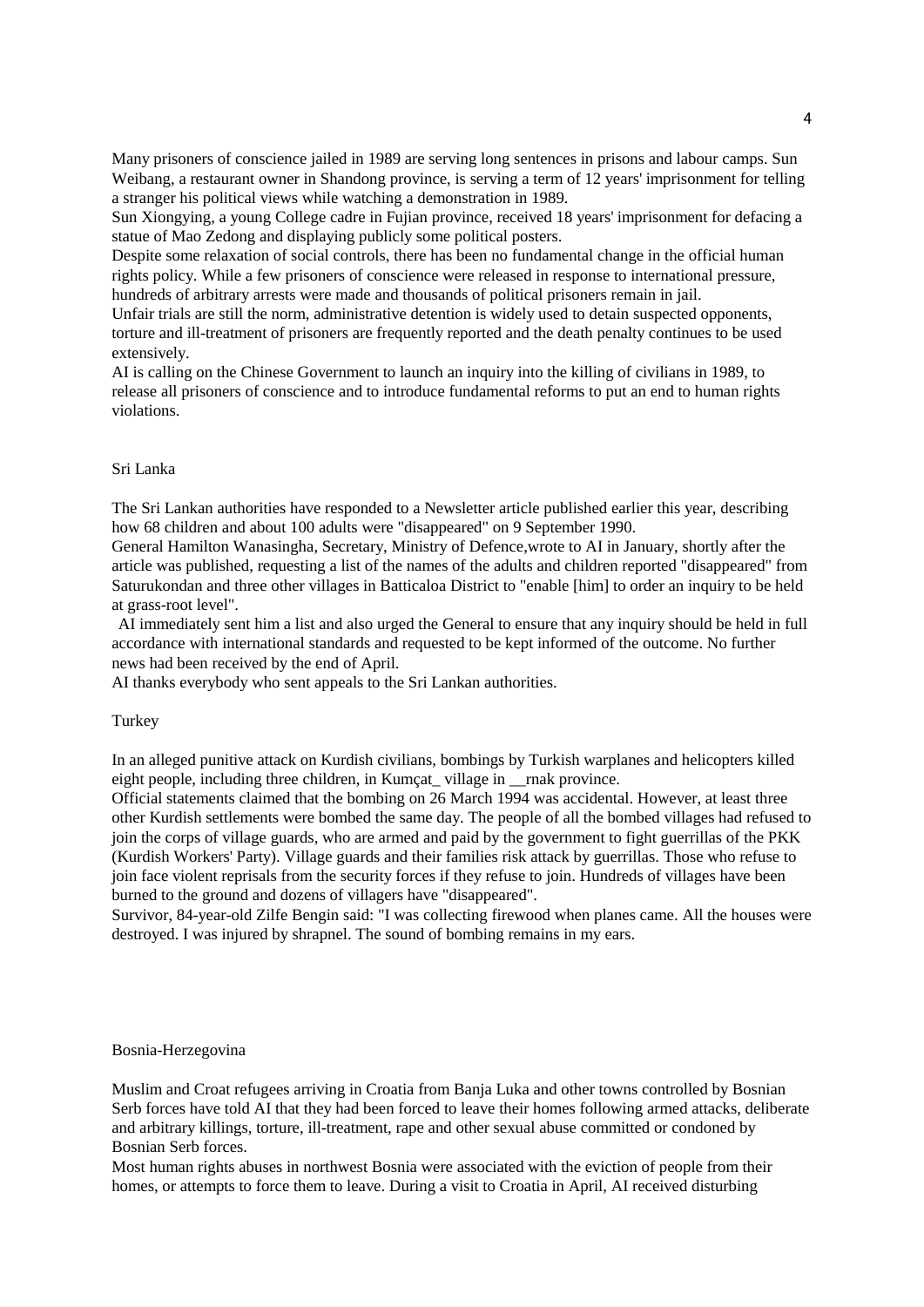evidence of the complicity of the de facto Bosnian Serb authorities in encouraging the eviction of Muslims and Croats in favour of Serbs, usually those displaced by the war from other parts of Bosnia-Herzegovina. Many attacks against individuals in houses involved robbery by uniformed men who frequently used violence including rape and sexual abuse. The police respended only a day later, even when alerted while the perpetrators were still present, conducting only superficial investigations, according to refugees' testimony.

AI called on the Bosnian Serb authorities to take urgent and effective action to protect the non-Serbian population in the areas they control.

## Switzerland

Allegations of ill-treatment by the Swiss police are giving "substantial cause for concern," AI has told the United Nations (UN) Committee against Torture.

Meeting in Geneva in April to examine Switzerland's compliance with the UN Convention against Torture, AI drew the committee's attention to a new report\* whose findings add weight to statements by the European Committee for the Prevention of Torture and local human rights organizations which have also reported numerous such allegations.

Many of these concern foreigners and Swiss citizens of non-European descent. Racial abuse has been frequently reported in such cases.

Investigations into complaints of ill-treatment frequently lack thoroughness and rarely result in disciplinary or criminal sanctions against officers. Police commonly claim that injuries to detainees were caused while resisting arrest. There are also allegations that detainees are often threatened with counter-charges of defamation or resisting state officers if they pursue a complaint.

\**Switzerland: Allegations of ill-treatment in police custody* (AI Index: EUR 43/02/94)

### Saudi Arabia

The Saudi Arabian authorities are accused of widespread human rights violations over the past three years in two camps housing Iraqi refugees. In a report published in May\*, AI said that the camps' military authorities had carried out gross human rights violations with total impunity.

Refugees in these camps have suffered arbitrary detention, torture and ill-treatment, as well as possible extrajudicial executions and forcible return to Iraq. Various forms of collective punishment, including the deprivation of food and water, have also been systematically used, particularly in response to protests about living conditions.

Thirty-one year-old Muhammad Khudayr Tu'ma was accused of sedition and enticing refugees in Artawiyya to protest against conditions in the camp in August 1991. He died hours after his arrest following severe torture.

Hussein Jawad, another refugee, was forcibly returned to Iraq shortly after his protest; his fate and whereabouts there remain unknown.

In Rafha camp, at least nine refugees were killed during attempts by guards to quell a protest in March 1993. They included Jabbar Muhammad al-Etyam, a taxi driver from Diwaniyya reportedly shot in the back of the head at point blank range.

In the aftermath of the Gulf War, thousands of Iraqi army personnel surrendered to the allied forces. They were joined by thousands of other Iraqi nationals fleeing the country following the crushing of a mass uprising against the Iraqi Government in March 1991.

The Saudi Arabian authorities offered temporary shelter to thousands of these refugees, whom the government dubbed "welcome guests". The estimated 32,000 refugees -- including whole families from Iraq's Shi'a Muslim southern provinces --were transferred from holding areas at the border to two makeshift camps in Saudi Arabia, Rafha and Artawiyya.

Artawiyya was closed down in December 1992 and the refugees moved to Rafha, whose current population is estimated at some 23,000 following the repatriation or resettlement to third countries of several thousand refugees.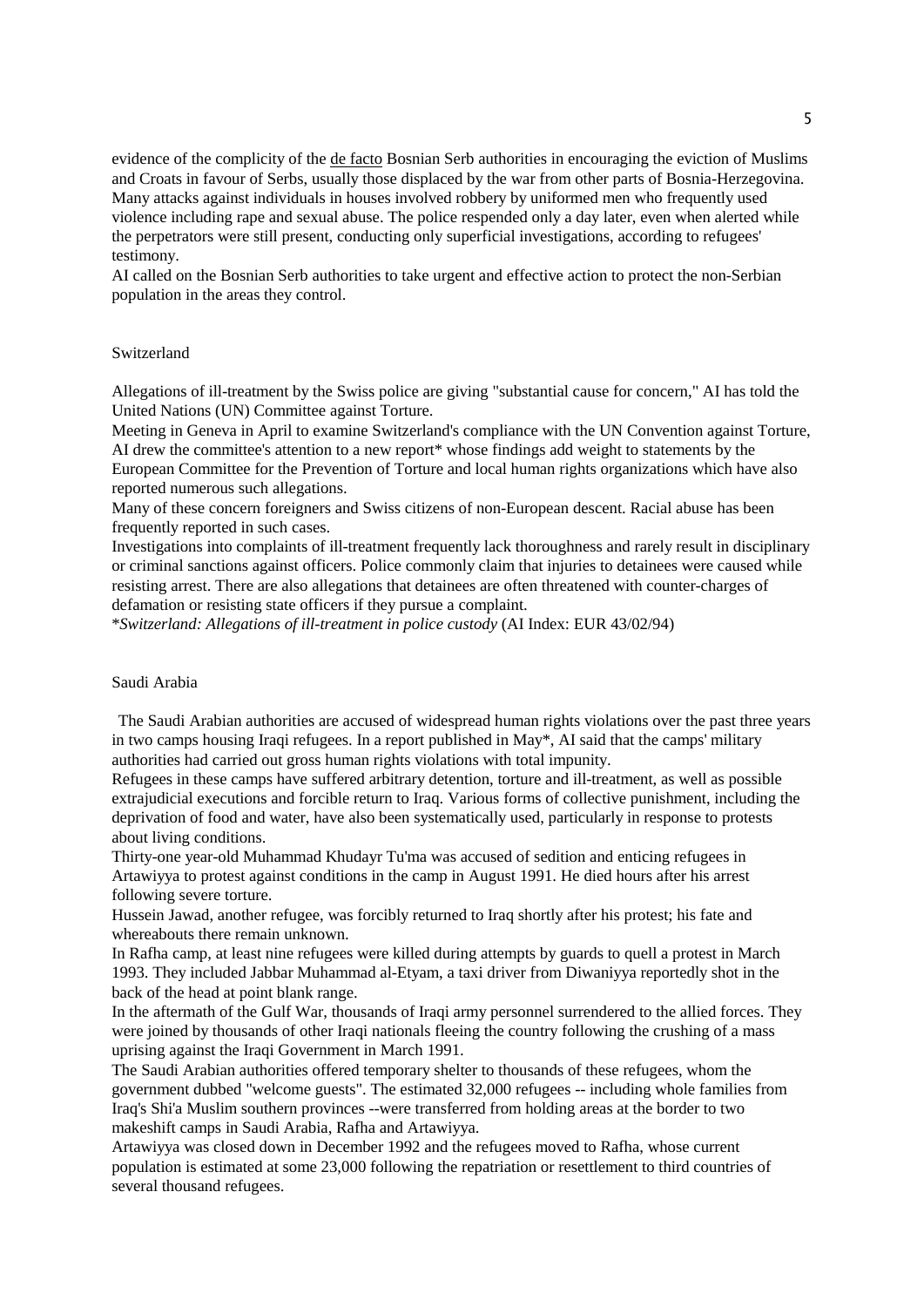\*Saudi Arabia: Unwelcome "guests": The Plight of Iraqi Refugees

# Tunisia

In a new wave of repression in Tunisia human rights activists, trade unionists and other government critics have been detained, foreign media banned and journalists expelled from the country. The only two people to announce their intention to stand against President Ben Ali in last March's Presidential elections were arrested in February and March and remain detained. Moncef Marzouki, the former President of the Tunisian Human Rights League, and Abderrahmane Hani, a lawyer, are charged with criticising the authorities in interviews to the foreign media. Ahmed Kahlaoui, a trade unionist, is also detained on charges of distributing unauthorized leaflets. Hamma Hammami, leader of the unauthorized Tunisian Workers' Communist Party was arrested in February and charged with unauthorized political activities, carrying a false identity card and assaulting two policemen. After two flagrantly unfair trials he was sentenced to nine years and seven months' imprisonment. No convincing evidence was brought to substantiate the charges and he is considered a prisoner of conscience. An AI delegate mandated to observe the trials in April was refused entry to Tunisia.

# **Amnesty International Newsletter - June 1994 Focus**

# **UN PEACE-KEEPING OPERATIONS**

### 1. Introduction

"People were running away from the demonstration before the firing even started, including these people here who were hiding behind a pick-up truck, one a small boy. His head was blown off...that's his brain smeared all over the ground there... They were children, they obviously had no weapons." (Eyewitness Paul Wilson speaking on ABC radio, describing the reported killing of 20 unarmed demonstrators and bystanders by United Nations peacekeepers in the Somalia capital, Mogadishu, on June 13 last year).

This was one of several incidents in Somalia which drew the world's attention to the role of the United Nations (UN) peacekeeping operations and brought into question the UN's own behaviour in the field of human rights.

There is no doubt that UN troops -- and forces acting under UN authority -- are being deployed in increasingly violent contexts. The cardinal rule of peace-keeping has traditionally been that operations are only deployed with the consent of all concerned parties. But this presumption of consent has started to become blurred in recent years as the UN has become more involved in conflicts of an internal nature.

In these situations, the `consent' of the parties -- whether governmental, non-governmental opposition groups or military or paramilitary bodies -- may be impossible to seek, verify or maintain. And where the absence of consent actually approaches hostility, even if only from a small sector of the population, then the UN's role begins to approach that of an active combatant and its overall role risks being coloured by this factor.

In both Somalia and Bosnia-Herzegovina, the UN has attempted to act as neutral broker for a peace settlement while also attempting to deliver humanitarian assistance to the civilian population caught up in the conflict. But the very act of delivering or attempting to deliver assistance has not necessarily been seen as a neutral act, accepted by all the warring factions or the population at large, and UN troops and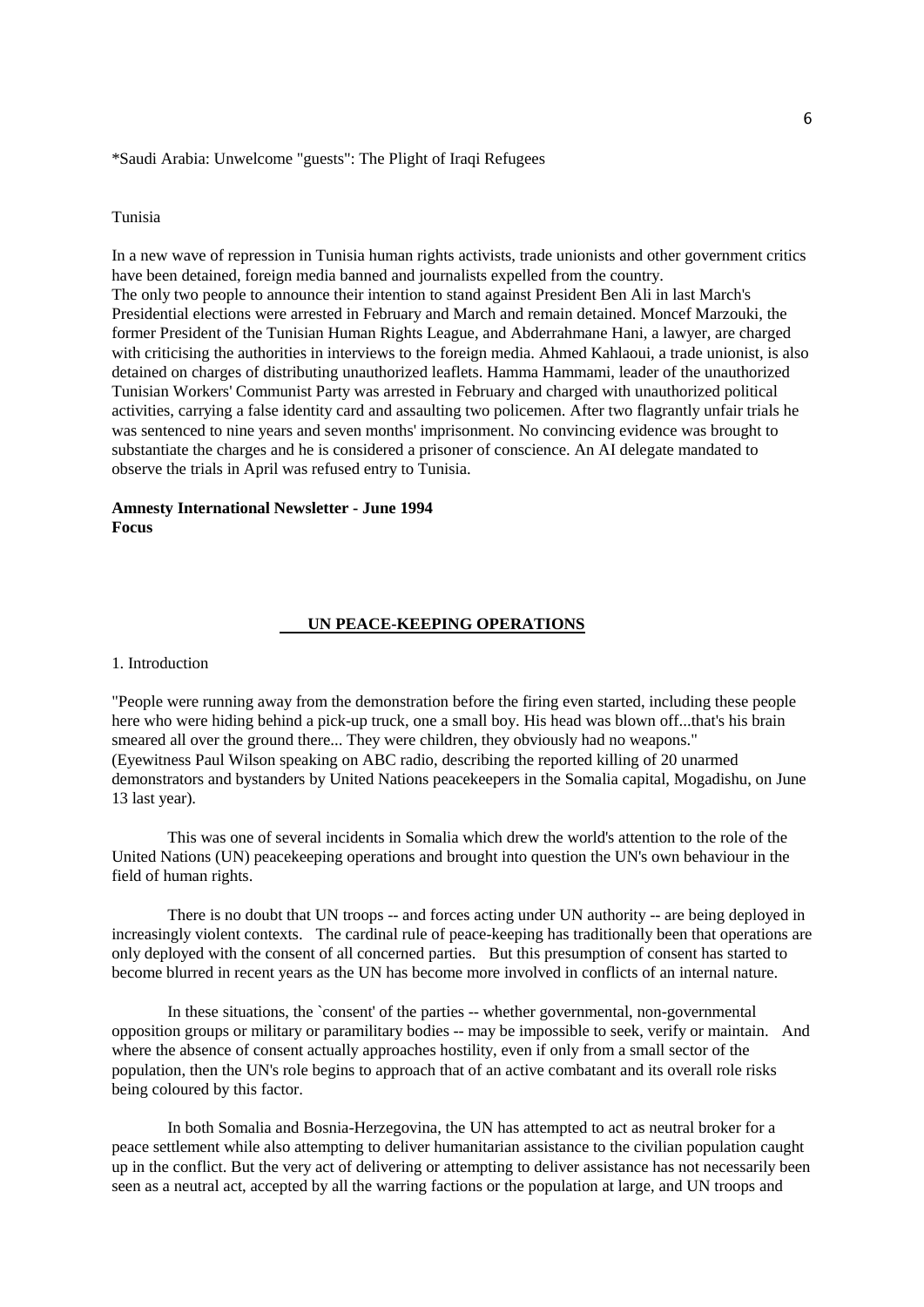civilian personnel in the field have been increasingly under fire in the line of duty. Peace-keeping troops have faced increasing attacks and higher numbers of casualties -- including deaths -- in recent years. As a result UN Member States are understandably reluctant to risk the safety and lives of their own soldiers in such operations. In the long-term, attacks on UN troops and civilian personnel may be defined as a crime under an international convention.

Enforcement operations -- and the Somalia operation in particular -- have highlighted key questions for the UN and its member States in the area of peace-keeping. In particular, the importance of incorporating measures for the promotion and protection of human rights in any peace-keeping operation, and the issue of the humanitarian and human rights standards to which the UN forces should themselves be held accountable.

In enforcement situations, especially where the national government and state institutions have collapsed, international peace-keeping soldiers may increasingly be given military tasks as well as what are essentially civilian law enforcement and policing tasks.

Without proper instruction, advice and human rights supervision, it is quite predictable that troops will act and react in the military combat mode in which they are trained. Such a response may involve the disproportionate, excessive or even unlawful use of lethal force, in contravention of international standards guiding law enforcement personnel.

Not only are measures required to ensure that those responsible for any flouting of such standards are brought to justice, but the UN itself and all its personnel must set an example and demonstrate their own adherence to international and human rights standards at all times.

#### 2. Somalia

The need for a more integrated approach to UN peacekeeping operations -- that is, where measures for human rights protection and promotion are included as a high priority -- is nowhere better illustrated than in the UN's response to the situation in Somalia. What started as an ostensibly humanitarian operation, albeit with major security tasks, became overwhelmingly militarized and political. Instead of achieving its aims of ending the inter-clan killings which were obstructing famine relief and the rebuilding of the shattered country, the UN operation led to a five-month war between its troops and the armed Somali political group headed by General Mohamed Farah Aidid. Peace-keepers and relief workers were the victims of violent attacks (in one incident, General Aideed's militias ambushed and killed 24 UN soldiers) and hundreds of Somali civlians including women and children were killed by UN troops. Hundreds more have been killed and mistreated by Somali militia forces.

Allegations of the unlawful use of lethal force in some of these incidents have never been fully investigated by the UN. In addition, UN troops arrested and held detainees in Somalia without adhering to basic international legal safeguards and standards -- standards which had been adopted under UN auspices. The last of these detainees were released in January. None were charged with any crime.

AI wrote to the UN, and to the governments of Pakistan, Canada, Belgium and the United States about allegations of abuses by their troops in Somalia. Neither Pakistan nor the USA appear to have taken any action. In Belgium, a commission of inquiry was held, and military courts have investigated 13 cases there. A Canadian military investigation resulted in prosecutions against seven soldiers. In the first concluded court martial in March, a Canadian soldier was found guilty of the torture and manslaughter of a Somali teenager and imprisoned for five years.

We hope that the Canadian action will be seen as a positive example by the UN and countries participating in this UN operation. It is vital that a humanitarian operation like this must at all times meet the UN's own human rights standards. Those who commit abuses should have no impunity from being brought to justice.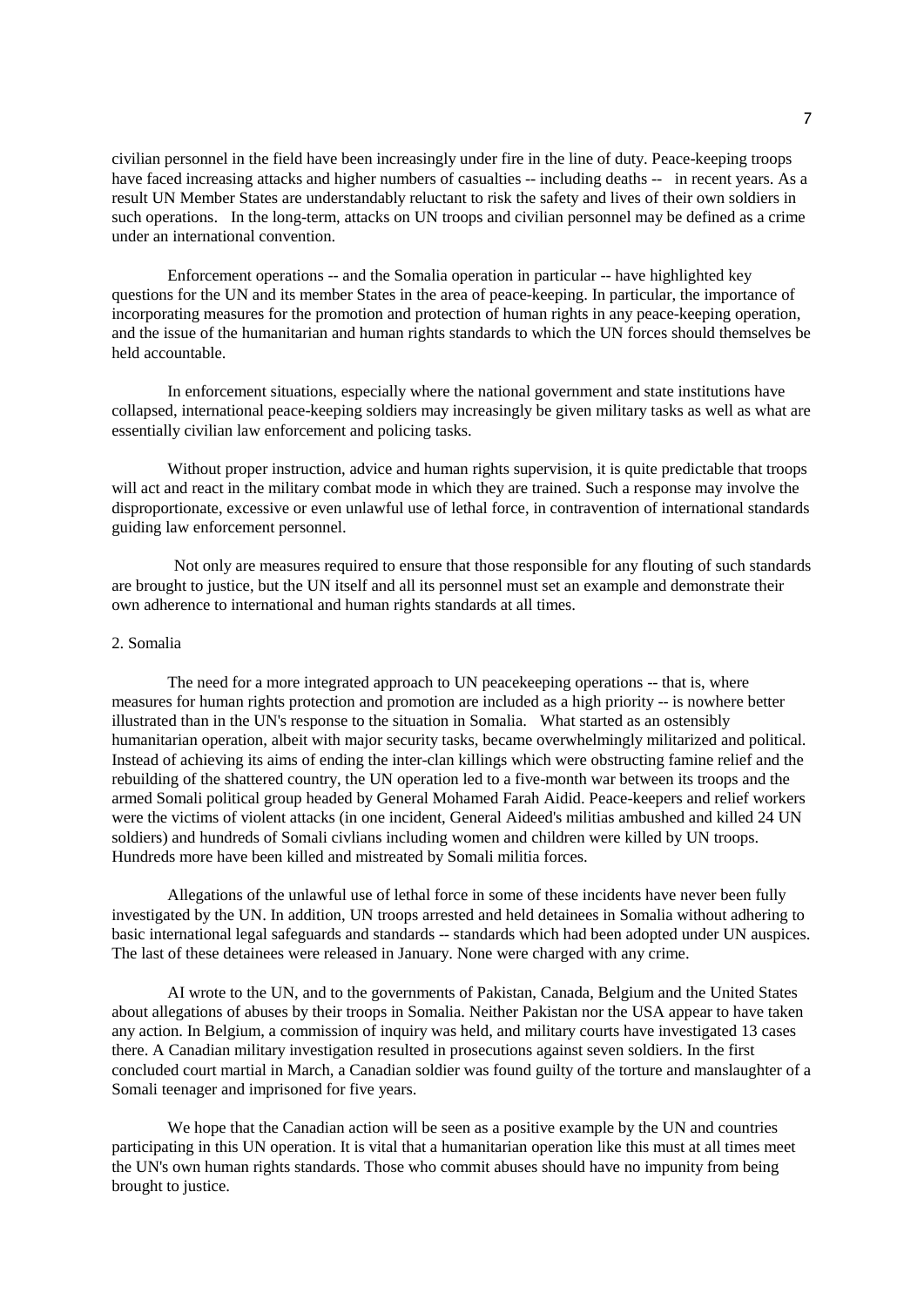AI has also urged the UN to start a program of human rights assistiance in Somalia as soon as possible, including public education about human rights. UNOSOM's legal arm should assist in developing constitutional and legal protection of human rights and the UN should organize training in international human rights standards for UN troops and civilian police.

## A new role

In other countries, such as Bosnia-Herzegovina, Cambodia, El Salvador, Liberia, Rwanda and South Africa, the UN has been presented with new opportunities for more comprehensive approaches to peace-keeping, including in some cases the formulation of specific UN mandates to address human rights issues.

Yet while the UN's peace-keeping operations have mushroomed dramatically over recent years, the UN has not really come to terms with this new role. Human rights work in peace-keeping operations has been carried out in haphazard ways and much of the thinking and existing organizational structures remain mired in the history of traditional peace-keeping, rather than the future of peace-building.

This has meant that many of the newer operations, or the UN Member States that decide the parameters of their activities, are sometimes making up the rules to new situations as they go along -- with mixed results.

Recently, most operations and any human rights components have been worked out in New York at UN headquarters, with a marked lack of involvement, consultation or cooperation with the UN's own human rights bodies and experts or its Centre for Human Rights based in Geneva -- and with hardly any reference to other UN programs such as the Vienna-based crime prevention and criminal justice program.

As a result, the UN is presently ill-equipped to deal with conflicts such as those in the former Yugoslavia, often lacking the expertise and resources necessary to make an effective impact.

AI believes that the UN has failed up to now to build essential measures for human rights promotion and protection **consistently** into its peace-keeping activities. In its report, Peace-keeping and Human Rights (AI Index: IOR 40/01/94), AI has put forward a 15-point program of recommendations for the UN's peace-keeping activities.

There needs to be a coherent approach to these operations which **insists** on the protection and promotion of human rights having a central role -- even after the blue berets have left. It is essential that human rights are made an intrinsic part of all peace-keeping operations.

As the experiences of Angola and Somalia have shown, unless the UN tackles human rights violations when they first occur, the UN will always fall short of its stated aims of preventing wars and alleviating human suffering. Tackling human rights violations early on is essential and the only way to confirm that the UN is taking human rights seriously.

### 4. Angola

In Angola, the human rights situation is again dire, with many hundreds of politically-motivated killings of prisoners and civilians by both the government and UNITA (the Uniao Nacional para a Independência Total de Angola) reported since November 1992 after UNITA rejected the results of the election there.

The UN's operation (UNAVEM II) had only a limited role in the Angolan Peace Accords. It was unable to ensure sufficient disarmament of the parties before the elections took place, or to ensure that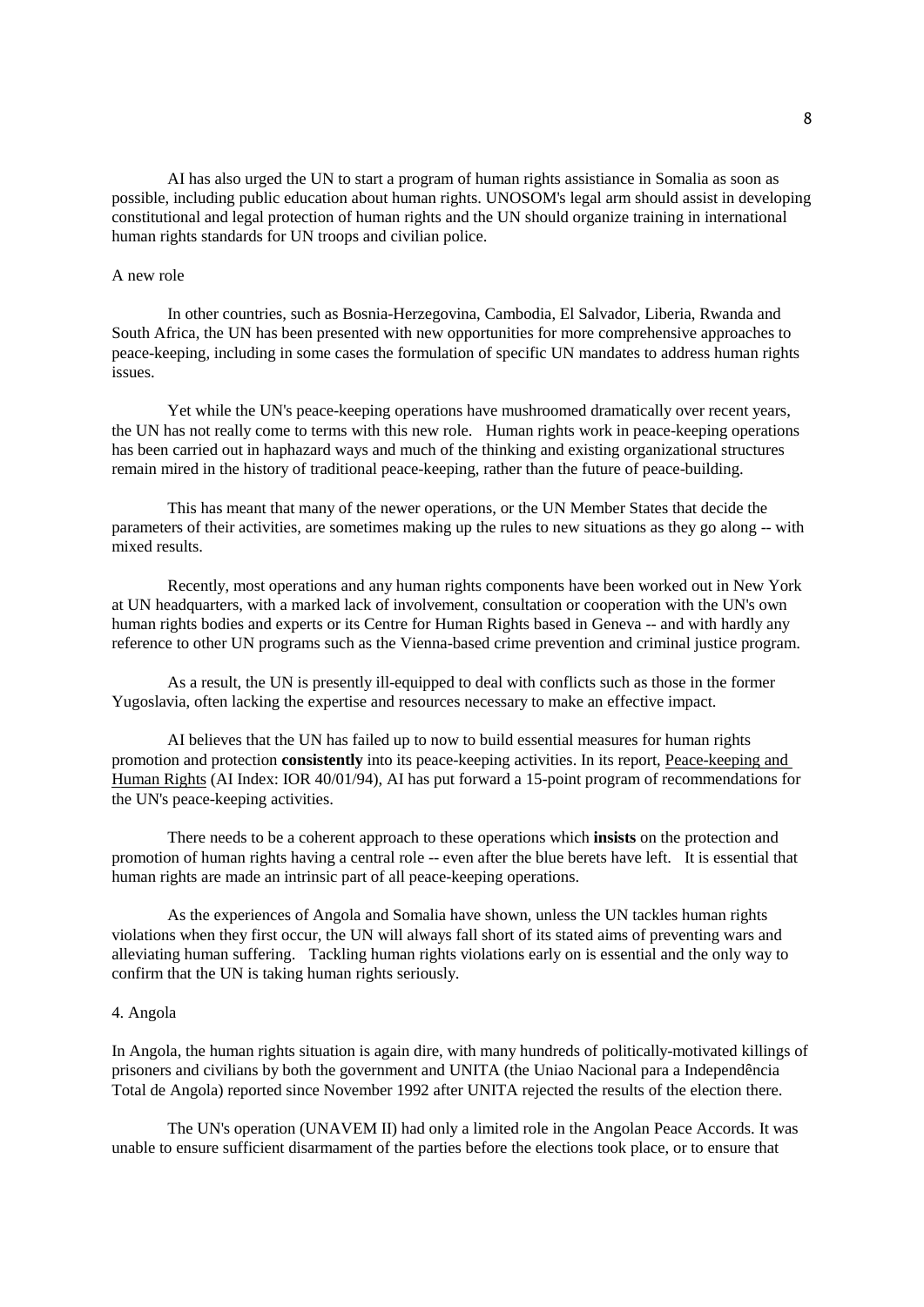alleged violations of the Peace Accords, including politically motivated killings, were investigated and remedied.

The Accords stated that human rights -- particularly freedom of expression, association, movement and the prohibition of acts of violence against the civilian population -- should be respected. However, these rights were repeatedly violated because the Accords contained no impartial investigative and remedial mechanisms. The Accords were implemented on the basis of consensus between the government and UNITA with the result that each could veto action on any complaint made by the other party.

AI considers that the UN's inability to speak out or respond effectively in the face of such violations contributed to contempt for and the eventual breakdown of the peace process itself. The UN is still trying to restore peace in Angola, and AI has urged the UN Secretary-General to ensure that increased protection for human rights be included in any new peace agreement.

## 5. Laying the Foundations for the Future

Human rights concerns must be addressed in the planning and implementation of any peace-keeping operation and mechanisms established within the operation to secure the full protection of human rights -- both during the transitional settlement period and in the longer-term, when the main UN operation comes to an end.

Some recent peace-keeping operations have been generally positive from a human rights perspective. They have been imaginative and have involved monitoring and verification of human rights. They have been able to address human rights problems on the spot and have had the potential to take immediate corrective measures and establish measures for longer-term institution building.

In both El Salvador and Cambodia, for example, AI believes that the presence of UN human rights officers may have served as a significant deterrent to possible human rights violations. But elsewhere, UN personnel have stood by while serious violations took place. Human rights have been neglected -- with disastrous results.

Despite the presence of peace-keepers along the Iraq-Kuwait border and in southern Lebanon, Croatia and Kashmir, AI and other human rights organizations have documented numerous human rights violations in those areas, including political killings, arbitrary detentions, "disappearances", torture and rape.

On bringing its concerns to the UN or in seeking confirmation of allegations, AI has in the past been told that UN personnel cannot publicly report on human rights violations as this would compromise their neutrality. AI believes that UN personnel cannot ignore human rights violations taking place in situations where the UN has a peace-keeping mandate.

The lack of active follow-up to a peace-keeping operation -- and particularly to the work of any human rights component -- can pose just as serious risks for the ultimate success of such operations. AI believes that the UN and its Member States must be prepared to stay the course.

AI is convinced that human rights protection is essential to the success of any peace-keeping operation and that, as long as the UN avoids tackling these issues effectively, it is seriously damaging its own credibility -- and thereby its capacity to undertake peace-keeping and peace-building operations in other contexts and countries in the future.

Speaking in Canada earlier this year, AI Secretary General Pierre Sané said: "As the world's human rights standard bearer, the UN can and must become a truly global and impartial organization with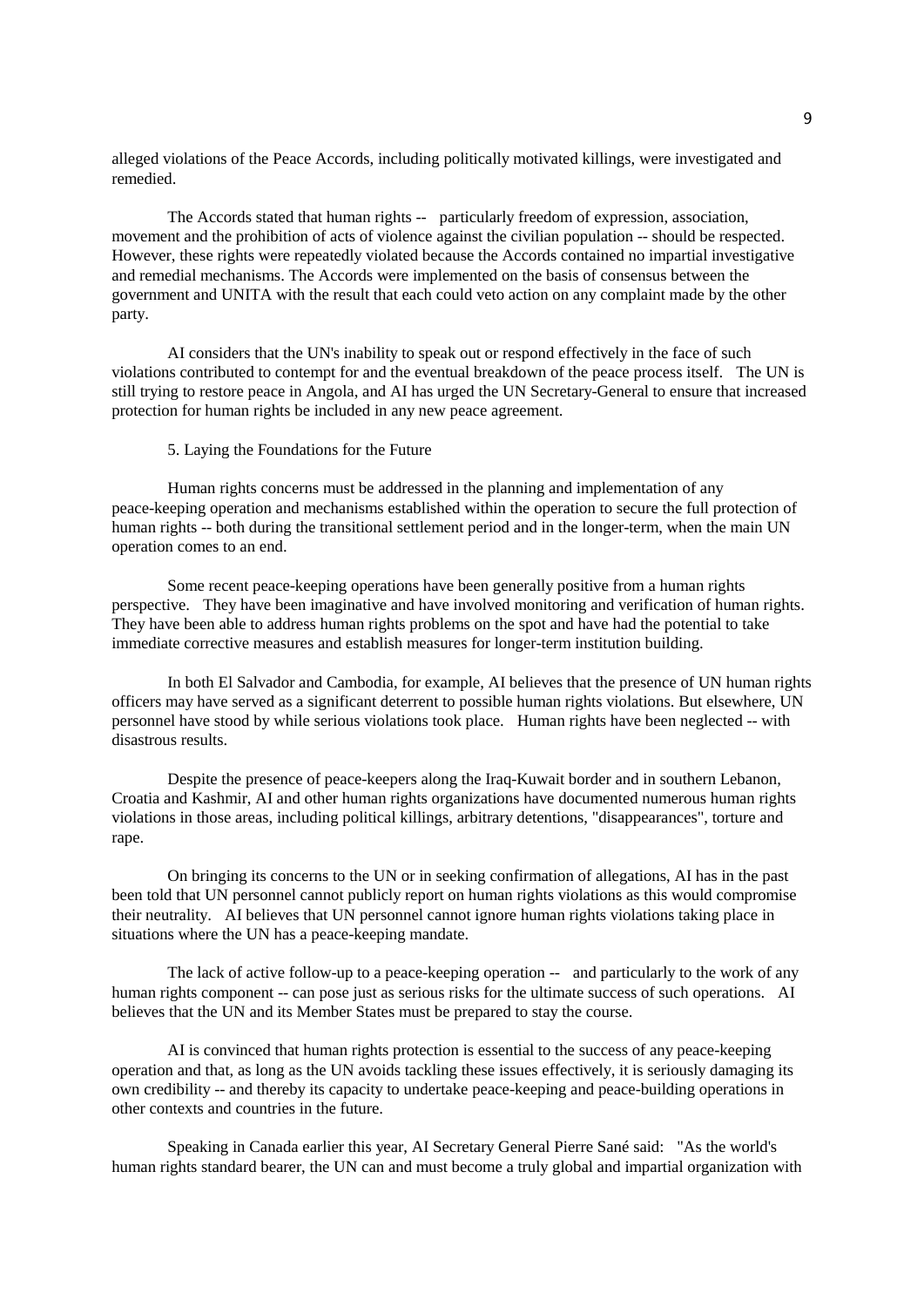the capacity to respond to humanitarian crises and contribute to the empowerment of peoples all over the world.

"This may come with a heavy price. But the cost of the deterioration of the world order will be far higher."

Amnesty International has published a major report on the prevention of "disappearances" and political killings - unlawful and deliberate killings carried out by order of a government or with it's aquiescence. The report also deals with political killings by armed oppostion groups.Intended for use as a handbook for human rights activists worldwide during AI's current campaign and in the years to come, the report brings together the experience of local and international human rights organizations in combating "disappearances" and political killings.

In countries marked by these abuses, much of the credit for improvements belongs to the efforts of relatives of the "disappeared" and other unofficial organizations working, courageously and often at great risk, in defense of human rights.

Representatives of these organizations are often present at the annual sessions of the UN Commission on Human Rights, urging governments to take international action to stop "disappearances" and extrajudicial executions. Sometimes the Commission acts, but often action is blocked through the efforts of governments accused of human rights violations and other UN member states which side with them, putting perceived national interest ahead of human rights requirements.

To avoid accountability for their crimes, governments which practice "disappearances" and extrajudicial executions engage in secrecy, cover-ups, and attacks on institutions and organizations trying protect human rights, such as the judiciary and human rights defenders. "Nationally, governments which engage in 'disappearances' and extrajudicial executions ensure impunity by undermining the country's remedial institutions; internationally they escape criticism by undermining the capacity of the UN to act", the report says.

The practical measures which all states should take to end "disappearances" and extrajudicial executions are described under three headings: prevention, investigation, and bringing those responsible to justice.

Under the heading of prevention, the report discusses such matters as establishing strict chain-of-command control over all members of the security forces; establishing the right and duty of officers to disobey an order to commit a "disappearance" or an unlawful killing; disbanding "death squads"; and providing protection against death threats. Important safeguards on the arrest, detention and release of prisoners include keeping accurate registers of prisoners; making accurate information available to relatives and lawyers; ensuring that relatives are able to exercise effective judicial remedies such as habeas corpus to locate and protect prisoners; and having independent visits of inspection to all places of detention.

The report discusses techniques for the investigation of "disappearances" and extrajudicial executions and the factors needed to ensure that official bodies carrying out such investigations can do so impartially and effectively. It describes measures needed to overcome the impunity of the perpetrators and bring them to justice, including ensuring an independent judiciary. Also discussed is the need for redress from the state for victims and their dependants.

The duties of prevention, investigation and bringing perpetrators to justice are consequences of the duty of governments to respect and to ensure human rights to everyone within their jurisdiction. As the report says, "the basic responsibility for action is with governments. Just as governments are acting unlawfully in ordering 'disappearances' and extrajudicial executions or allowing them to be perpetrated, so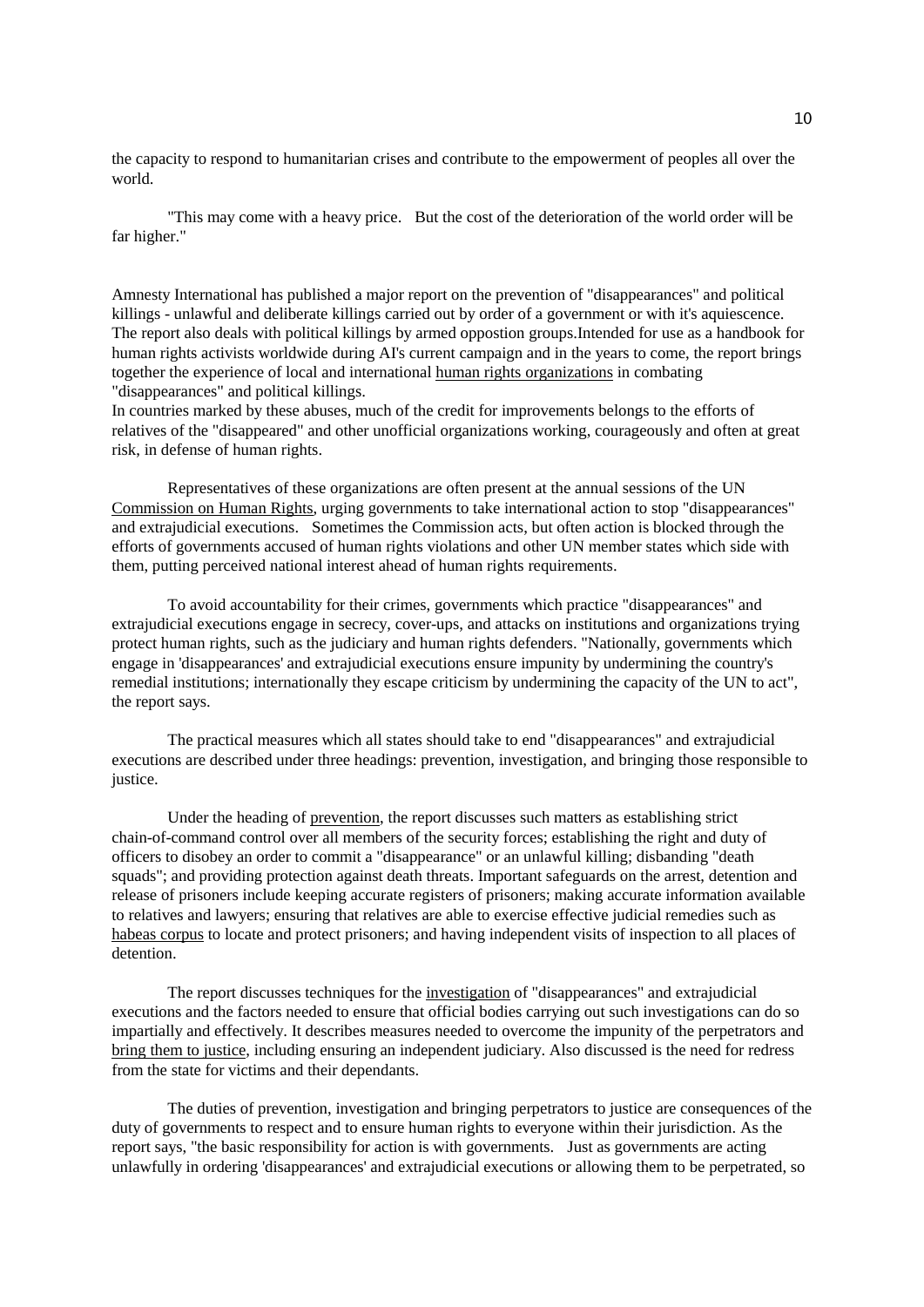governments must be pressed to end this lawless situation and uphold human rights. First and foremost, it is a matter of political will."

The report includes case studies on six countries - Iraq, Sri Lanka, Colombia, Zimbabwe, Turkey and Morocco. These six chapters provide examples of patterns of "disappearances" and extrajudicial executions and the experience of trying to combat them.

\*"Disappearances" and Political Killings: Human Rights Crisis of the 1990s - A Manual for Action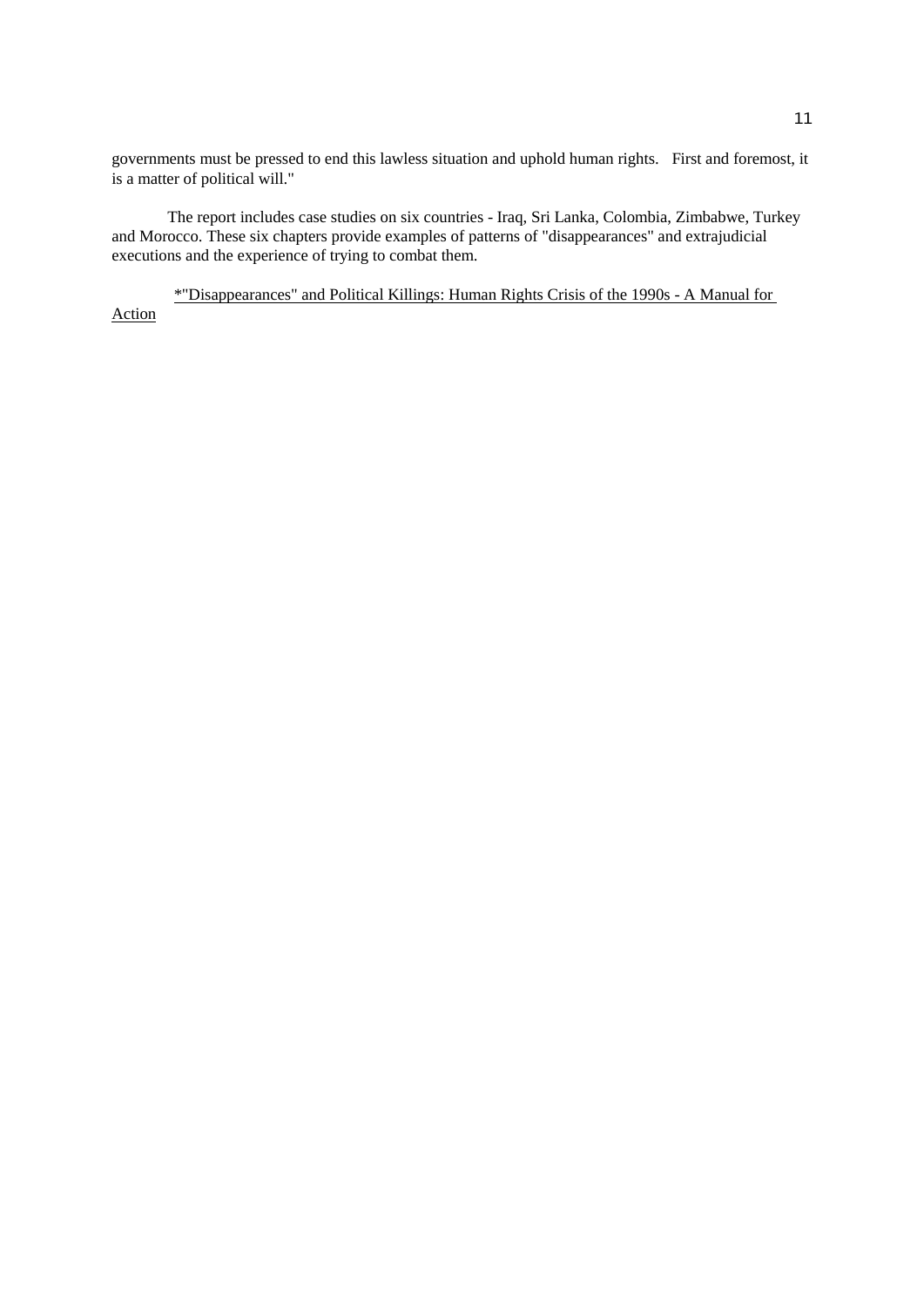## [BOX]

## Action at the UN

Over the past decade the UN has adopted important international instruments aimed at stopping "disappearances" and extrajudicial executions. Most important are the Declaration on the Protection of All Persons from Enforced Disappearance, adopted by the UN General Assembly in 1992, and the Principles on the Effective Prevention and Investigation of Extra-Legal, Arbitrary and Summary Executions, adopted by the Economic and Social Council in 1989 and endorsed by the General Assembly the same year. These two instruments affirm the prohibition of "disappearances" and extrajudicial executions respectively and set forth the measures which all governments should take to prevent them, to investigate alleged occurrences and to bring the perpetrators to justice.

As described in the report, the two main UN mechanisms for tackling "disappearances" and extrajudicial executions are the Working Group on Enforced or Involuntary Disappearances and the Special Rapporteur on extrajudicial, summary or arbitrary executions. Located at the UN Centre for Human Rights in Geneva, these mechanisms can send urgent queries to governments after receiving credible allegations of "disappearances" and extrajudicial executions from victims' relatives and other sources.